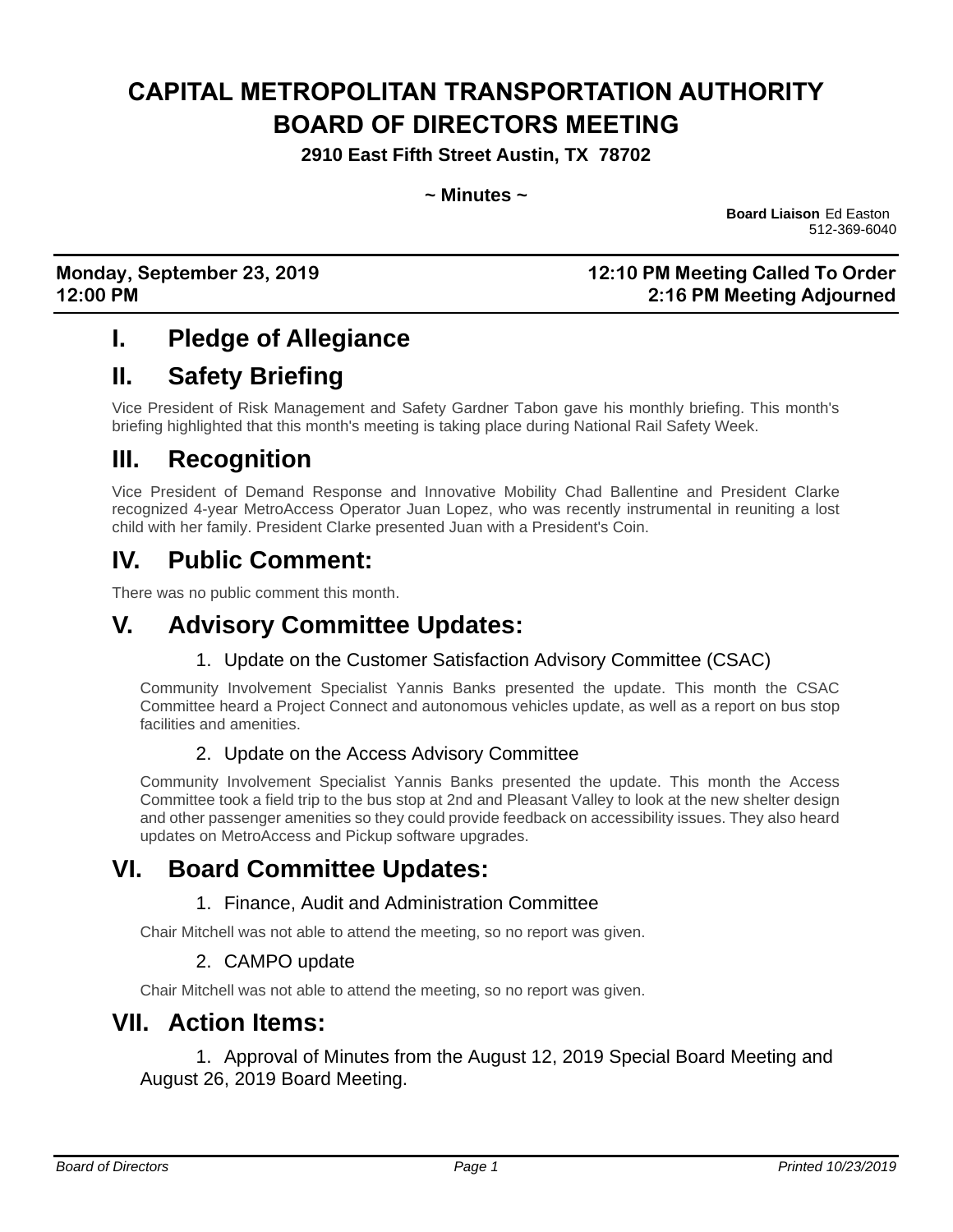| <b>RESULT:</b>   | <b>ADOPTED [UNANIMOUS]</b>                    |
|------------------|-----------------------------------------------|
| <b>MOVER:</b>    | Delia Garza, Vice Chair                       |
| <b>SECONDER:</b> | Jeffrey Travillion, Board Member              |
| AYES:            | Cooper, Garza, Renteria, Travillion, Stratton |
| <b>ABSENT:</b>   | Mitchell, Kitchen, Jonse                      |

#### 2. Approval of the Fiscal Year 2020 Operating and Capital Budget and Five-Year Capital Improvement Plan.

CFO Reinet Marneweck presented this item.

The FY2020 Budget will provide just over \$403.5 million across Capital Metro's Operating and Capital budgets for current services and projects, as well as making a significant investment in Project Connect. The 5-year CIP includes money for the purchase of 80 electric vehicles, bus stop enhancements, and the new Downtown Station.

Chair Cooper made comments recognizing staff for their hard work on putting together this year's budget and Capital Improvement Plan. Board Members Travillion and Renteria also thanked staff for their time spent briefing board members individually and answering their concerns so thoroughly.

| <b>RESULT:</b>   | <b>ADOPTED [UNANIMOUS]</b>                    |
|------------------|-----------------------------------------------|
| <b>MOVER:</b>    | Eric Stratton, Board Secretary                |
| <b>SECONDER:</b> | Jeffrey Travillion, Board Member              |
| AYES:            | Cooper, Garza, Renteria, Travillion, Stratton |
| <b>ABSENT:</b>   | Mitchell, Kitchen, Jonse                      |

3. Approval of a resolution authorizing the President & CEO, or his designee, to finalize and execute a modification of Contract No. 200230 - Positive Train Control (PTC) with Modern Railway Systems, Inc. (MRS), to extend the contract end date and for additional engineering services for double tracking and PTC integration in the amount of \$5,020,304, plus \$2,100,000 in contingency, for a total not to exceed amount of \$7,120,304 for this modification, bringing the total board authorized amount on this contract to \$77,260,706.

Vice President of Rail Operations Dave Dech presented this item.

Dave gave a brief presentation summarizing the modifications. The changes are primarily related to integrating TIGER V double-tracking improvements with Positive Train Control, in order to comply with federal regulations. It will also replenish project contingency funding in case unexpected issues arise.

Board member Stratton asked whether these changes were all required by the largely unfunded federal mandate to implement PTC on our system. Dave responded that we are required to implement these changes if the tracks are to remain usable.

Board member Travillion asked about SBE and DBE participation on this contract. Will there be new subcontractors added to perform this work, and could I see a delta report of any changes since this work began?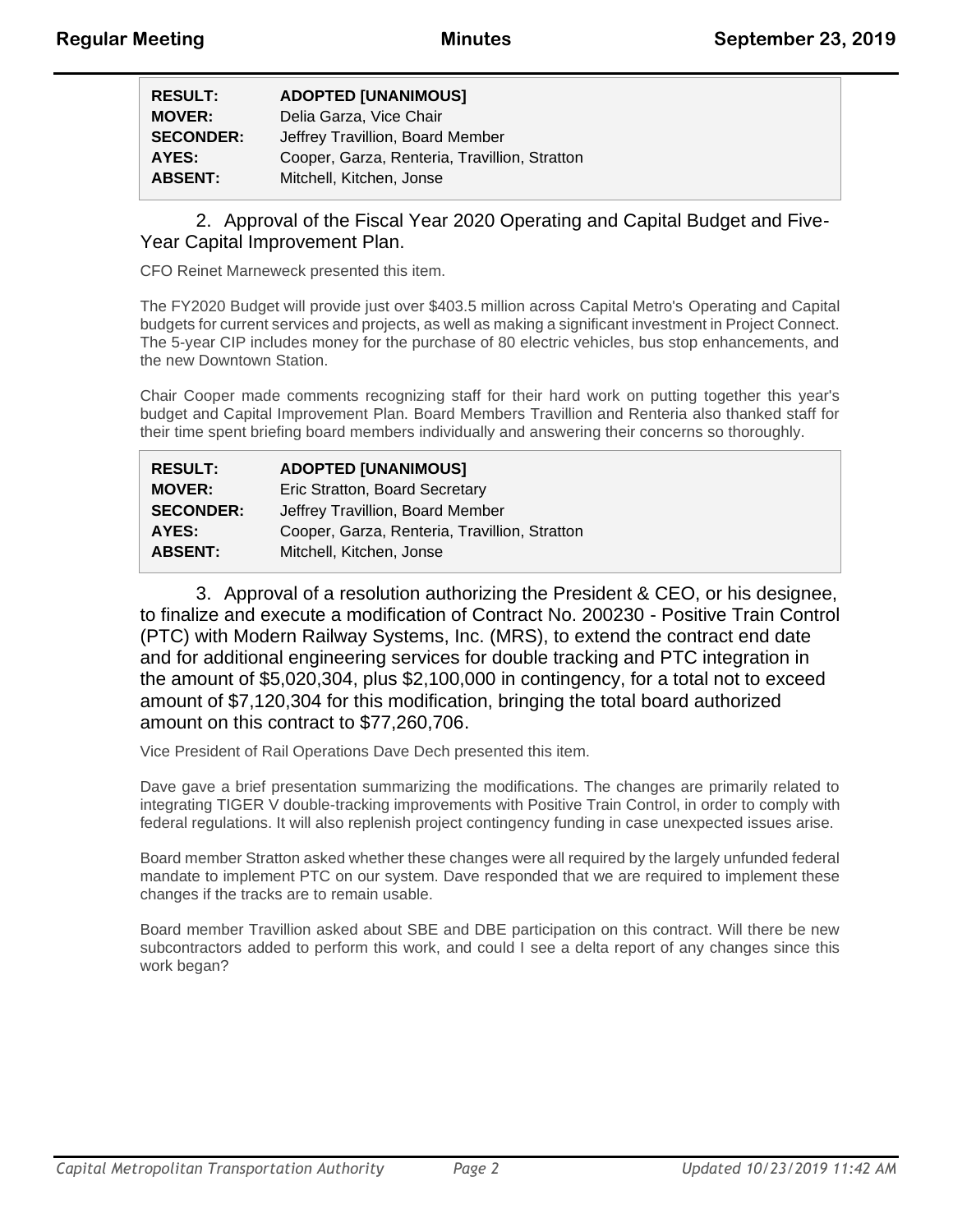| <b>RESULT:</b>   | <b>ADOPTED [UNANIMOUS]</b>                    |
|------------------|-----------------------------------------------|
| <b>MOVER:</b>    | Jeffrey Travillion, Board Member              |
| <b>SECONDER:</b> | Delia Garza, Vice Chair                       |
| AYES:            | Cooper, Garza, Renteria, Travillion, Stratton |
| <b>ABSENT:</b>   | Mitchell, Kitchen, Jonse                      |

4. Approval of a resolution authorizing the President & CEO, or his designee, to execute a modification to the contract with Downtown Gateway Partners to add \$650,000 to replenish contingency for design and engineering services that may be needed during construction for unforeseen conditions, for a total revised contract amount not to exceed \$5,632,445.

Project Manager Marc Guerrero presented this item.

Marc gave a brief presentation with an update on the current status of the Downtown Station construction project. Chair Cooper noted that he had recently toured the construction and was impressed with the progress on the site and complexity of the project.

Board member Travillion asked if the board could be provided with a delta report of SBE/DBE participation since the project began.

President Clarke thanked both the project team and the City of Austin for their collaboration on the project. He offered to arrange tours of the site for interested board members.

| <b>RESULT:</b>   | <b>ADOPTED [UNANIMOUS]</b>                    |
|------------------|-----------------------------------------------|
| <b>MOVER:</b>    | Eric Stratton, Board Secretary                |
| <b>SECONDER:</b> | Sabino Renteria, Board Member                 |
| AYES:            | Cooper, Garza, Renteria, Travillion, Stratton |
| <b>ABSENT:</b>   | Mitchell, Kitchen, Jonse                      |

5. Approval of a resolution authorizing the President & CEO, or his designee, to execute a modification to the Construction Observation and Coordination Services Contracts to firms Freese & Nichols, Inc. and Aken Industries LLC, for a combined amount of \$1,200,000 for the additional construction observation and coordination services for a total revised contract amount not to exceed \$3,200,000.

Vice President of Capital Projects Ken Cartwright presented this item.

We utilize these services to coordinate and supervise construction projects in the field to ensure quality and safety practices are being followed. There has been in increase in the number of construction projects since the contract was awarded, so additional services are needed. Each individual project has money available in their budget to cover these services.

Board member Stratton thanked Ken for a recent briefing on how these capital project contract modifications are handled.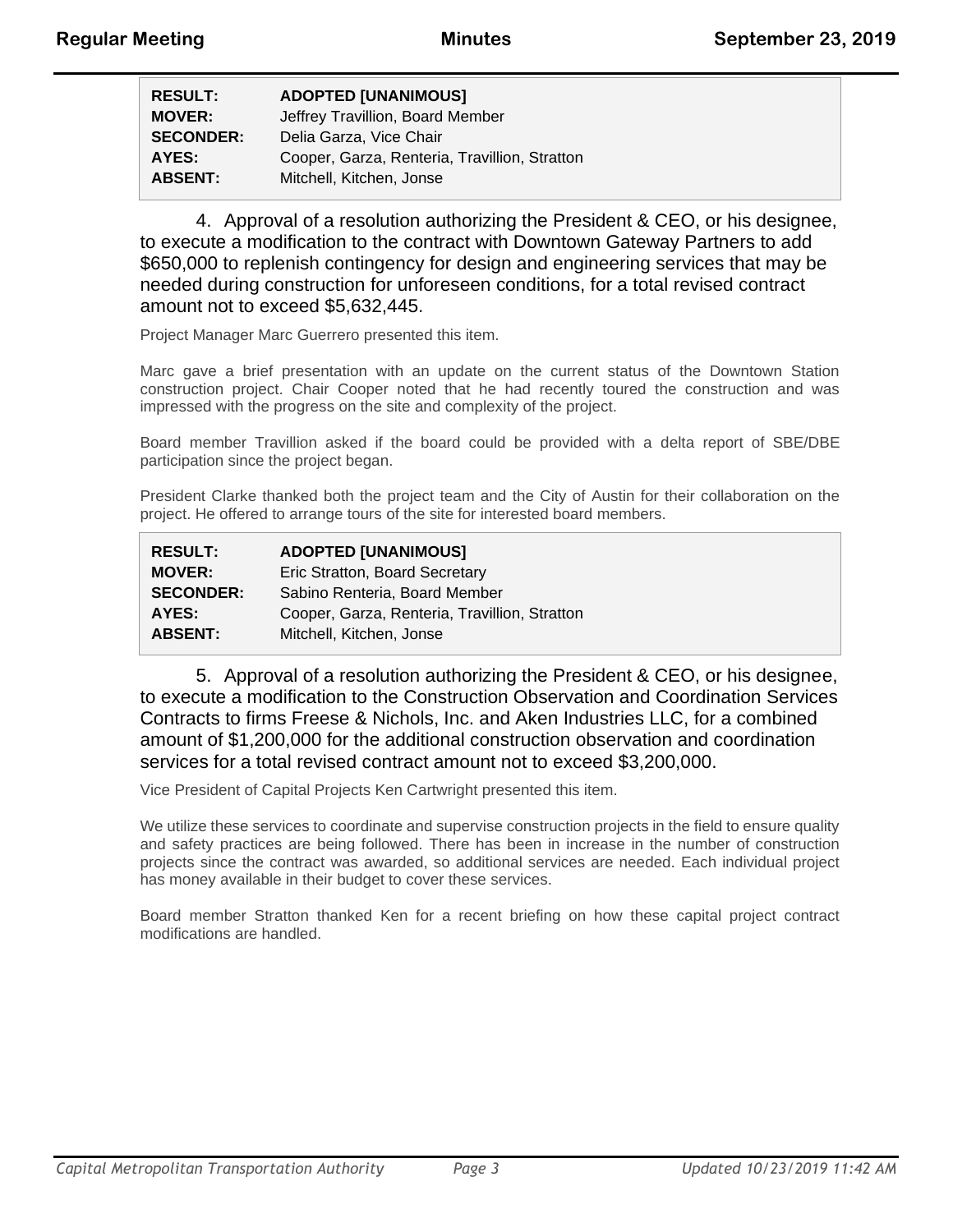| <b>RESULT:</b>   | <b>ADOPTED [UNANIMOUS]</b>                    |
|------------------|-----------------------------------------------|
| <b>MOVER:</b>    | Eric Stratton, Board Secretary                |
| <b>SECONDER:</b> | Jeffrey Travillion, Board Member              |
| AYES:            | Cooper, Garza, Renteria, Travillion, Stratton |
| <b>ABSENT:</b>   | Mitchell, Kitchen, Jonse                      |

6. Approval of a resolution authorizing the President & CEO, or his designee, to finalize and execute task order contracts with Allegiant Group, PLLC., National Valuation Group, Inc., Paul Hornsby and Company, and Aegis Group to provide Real Property Appraisal Services with a base term of one (1) year, with four (4) oneyear options in an amount not to exceed \$2,130,000.

Vice President of Real Estate and Property and Asset Management Shanea Davis presented this item.

Board member Stratton asked how projects are assigned to each of the four firms on this contract. Shanea said that a "mini RFP" process is utilized to award work to the most qualified company.

| <b>RESULT:</b>   | <b>ADOPTED [UNANIMOUS]</b>                    |
|------------------|-----------------------------------------------|
| <b>MOVER:</b>    | Jeffrey Travillion, Board Member              |
| <b>SECONDER:</b> | Delia Garza, Vice Chair                       |
| AYES:            | Cooper, Garza, Renteria, Travillion, Stratton |
| <b>ABSENT:</b>   | Mitchell, Kitchen, Jonse                      |

7. Approval of a resolution authorizing the President & CEO, or his designee, to execute a contract with American Eagle to provide a Web Content Management System for a base period of one year, with four one-year options in an amount not to exceed \$468,360.

Chief Information Officer Jane Schroter presented this item.

This is a state of good repair purchase to replace a product that is no longer being sold or supported.

Board member Travillion asked whether there was an internal firewall to protect sensitive data. Jane explained that the software will have access levels that will restrict user's access from sensitive material. She also alerted the board that they will receive a cybersecurity update in Executive Session at the next board meeting.

Board member Stratton asked if this software will change the look and feel of the current website. Jane explained that this software is just the framework of the site, but that Marketing will have more and better options for improvements in the future when using the newer system.

| <b>ADOPTED [UNANIMOUS]</b>                    |
|-----------------------------------------------|
| Delia Garza, Vice Chair                       |
| Eric Stratton, Board Secretary                |
| Cooper, Garza, Renteria, Travillion, Stratton |
| Mitchell, Kitchen, Jonse                      |
|                                               |

8. Approval of a resolution authorizing the President & CEO, or his designee, to finalize and execute a contract with Creative Consumer Research to conduct Origin and Destination Survey 2020 services in an amount not to exceed \$420,000.

Service Analysis Manager Jennifer Govea presented this item.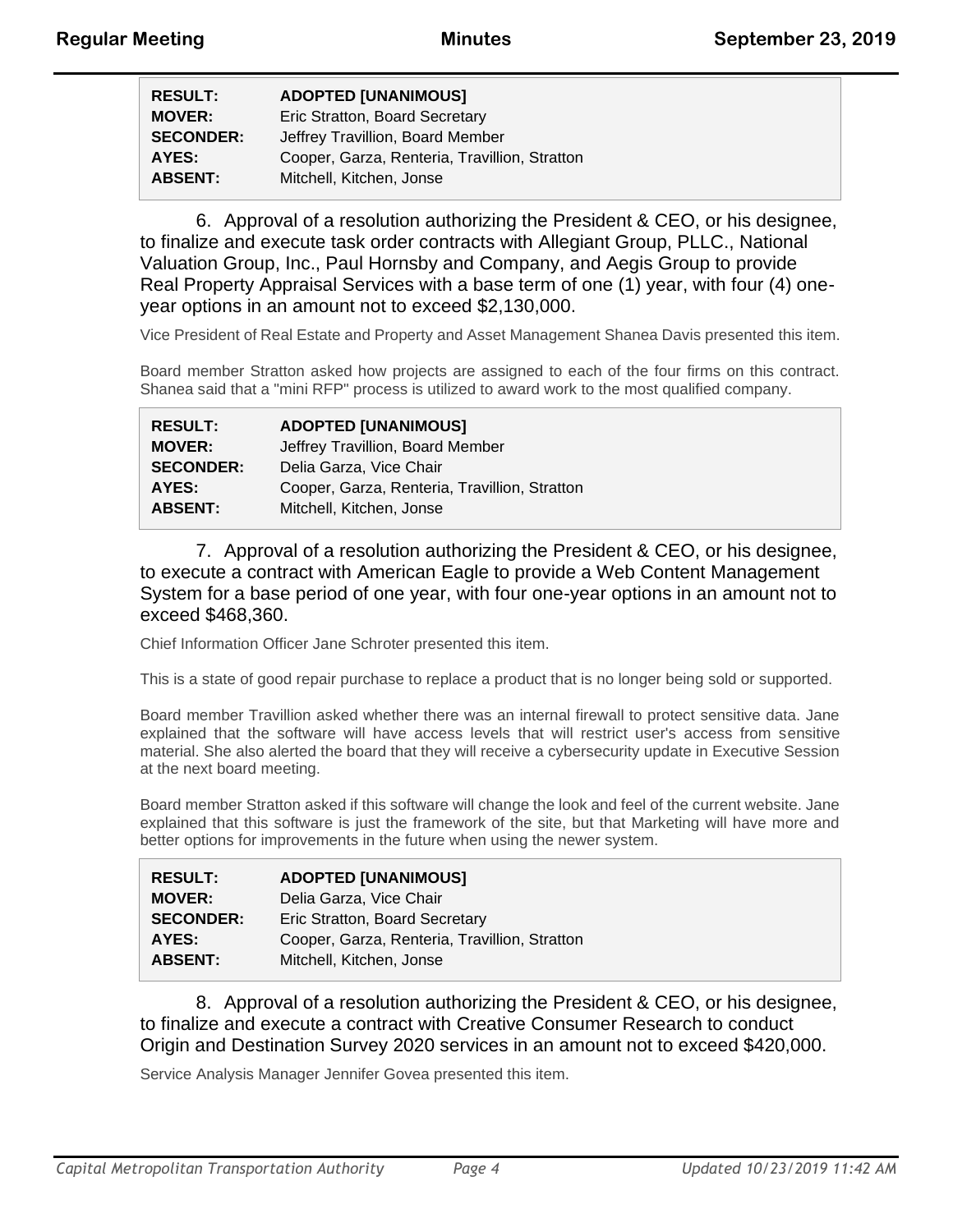Jennifer gave a brief presentation to explain the purpose, goals, and methodology behind the Origin & Destination survey. This study collects information on the travel patterns of our customers. The last time this study was conducted was in early 2015. This survey also collects important data that is reported to the Federal Transit Administration (FTA).

Vice Chair Garza asked for clarification on who participates in the survey. Is this different than our Customer Satisfaction survey? Kerri Butcher clarified that we also survey non-riders as part of that survey, and that it focuses on other things including amenities. President Clarke also added that this is really a service planning tool, and that it is similar to what is done locally by CAMPO on a more holistic basis.

Board member Stratton asked about statistically valid standards and timing for the survey.

| <b>RESULT:</b>   | <b>ADOPTED [UNANIMOUS]</b>                    |
|------------------|-----------------------------------------------|
| <b>MOVER:</b>    | Eric Stratton, Board Secretary                |
| <b>SECONDER:</b> | Delia Garza, Vice Chair                       |
| AYES:            | Cooper, Garza, Renteria, Travillion, Stratton |
| <b>ABSENT:</b>   | Mitchell, Kitchen, Jonse                      |

9. Approval of a resolution authorizing the President & CEO, or his designee, to finalize and execute an Interlocal Agreement with the City of Georgetown for operation of transit service for an amount not to exceed \$371,950 in FTA funds and \$591,564 in local funds from the City of Georgetown.

Regional Coordination Manager Michelle Meaux presented this item and the following item as a pair.

The City of Georgetown uses a combination of federal transit and local funds to provide service in the city. CARTS operates the service under a separate agreement.

Chair Cooper asked about service levels in Georgetown. Michelle offered that there has been a small increase in federal funding and a corresponding increase in service.

Board member Stratton asked for confirmation that this is a pass-through cost to Capital Metro. Capital Metro administers the funds/funding but does not actually participate financially.

| <b>RESULT:</b>   | <b>ADOPTED [UNANIMOUS]</b>                    |
|------------------|-----------------------------------------------|
| <b>MOVER:</b>    | Delia Garza, Vice Chair                       |
| <b>SECONDER:</b> | Eric Stratton, Board Secretary                |
| AYES:            | Cooper, Garza, Renteria, Travillion, Stratton |
| <b>ABSENT:</b>   | Mitchell, Kitchen, Jonse                      |

10.Approval of a resolution authorizing the President & CEO, or his designee, to finalize and execute an addendum to the interlocal agreement with Capital Area Rural Transportation System (CARTS) for the provision of transit services to the City of Georgetown for a period of one year in an amount not to exceed \$963,514.

This item was taken up and approved as a pair with Action Item #9.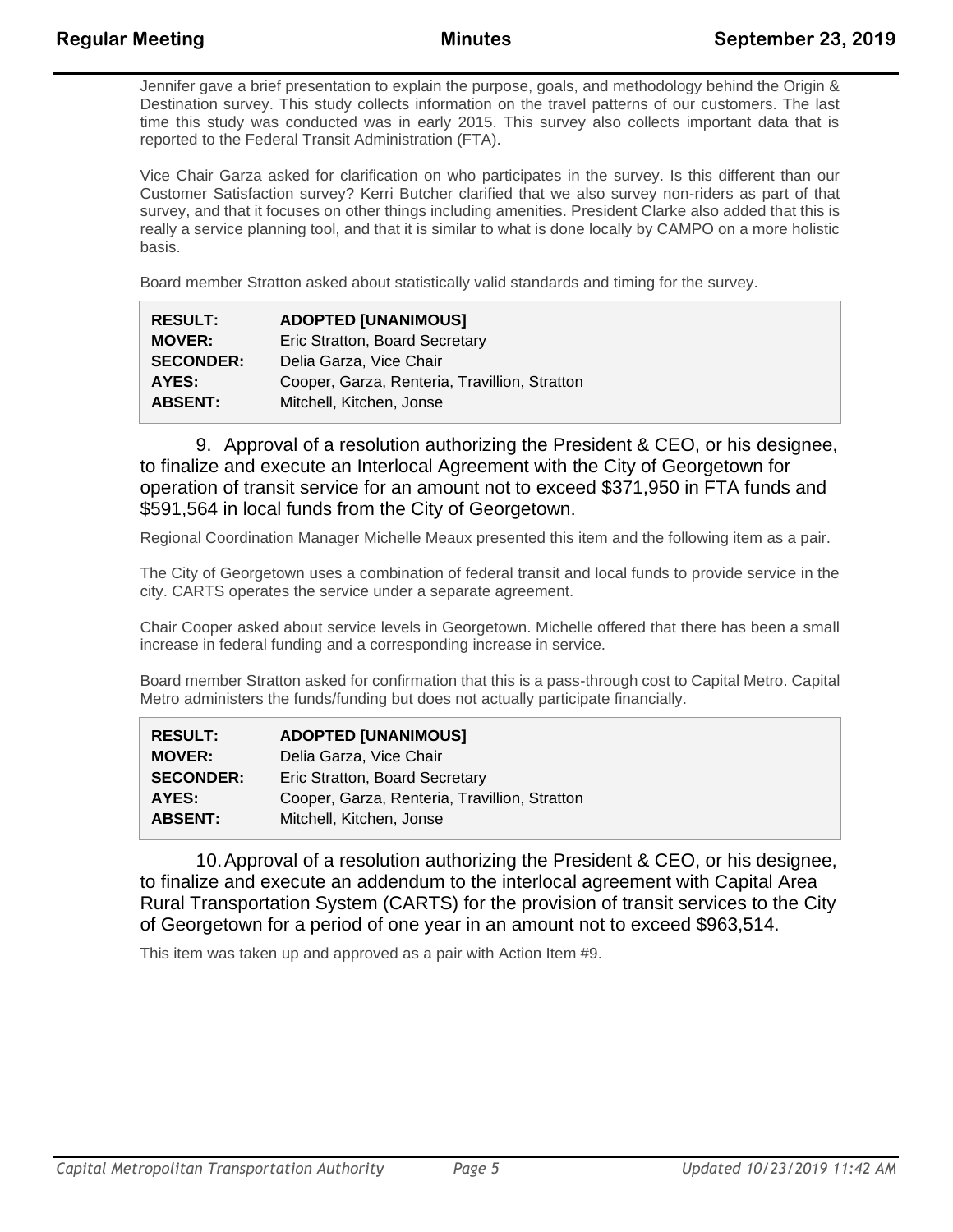| <b>RESULT:</b>   | <b>ADOPTED [UNANIMOUS]</b>                    |
|------------------|-----------------------------------------------|
| <b>MOVER:</b>    | Delia Garza, Vice Chair                       |
| <b>SECONDER:</b> | Eric Stratton, Board Secretary                |
| AYES:            | Cooper, Garza, Renteria, Travillion, Stratton |
| <b>ABSENT:</b>   | Mitchell, Kitchen, Jonse                      |

11.Approval of a resolution authorizing the President & CEO, or his designee, to finalize and execute an amendment to the interlocal agreement with Travis County for the provision of transit services to increase the local funding share to \$357,133 per year.

Regional Coordination Manager Michelle Meaux presented this item and the following item as a pair.

Michelle gave a brief presentation explaining the service. Travis County participated in the Service Expansion program. We have a three-year ILA with the County to guide the implementation of projects. At this time they would like to make minor amendments to the ILA to clarify the project list and amend the budget. The highlight for this year is the Hornsby Bend service, which is a flex-type service pilot that will begin on October 7th. Travis County will fund the service.

Scheleen Walker, Long Range Planning Manager for Travis County, spoke in support of the changes and gave additional background on the funding used to pay for the services.

Board member Travillion, Vice Chair Garza, and Chair Cooper all made comments on the importance of these routes and the partnerships that have been formed in the process of getting them running.

| <b>RESULT:</b>   | <b>ADOPTED [UNANIMOUS]</b>                    |
|------------------|-----------------------------------------------|
| <b>MOVER:</b>    | Jeffrey Travillion, Board Member              |
| <b>SECONDER:</b> | Sabino Renteria, Board Member                 |
| AYES:            | Cooper, Garza, Renteria, Travillion, Stratton |
| <b>ABSENT:</b>   | Mitchell, Kitchen, Jonse                      |

12.Approval of a resolution authorizing the President & CEO, or his designee, to finalize and execute Supplement No. 10 with the Capital Area Rural Transportation System (CARTS) for the provision of a pilot project with Travis County for the Hornsby Bend Feeder for a period of one year in an amount not to exceed \$229,878.

This item was taken up and approved as a pair with Action Item #11.

| <b>ADOPTED [UNANIMOUS]</b>                    |
|-----------------------------------------------|
| Jeffrey Travillion, Board Member              |
| Sabino Renteria, Board Member                 |
| Cooper, Garza, Renteria, Travillion, Stratton |
| Mitchell, Kitchen, Jonse                      |
|                                               |

13.Approval of a resolution authorizing the President & CEO, or his designee, to finalize and execute a lease for office space with Travis County. The office space is located at 700 Lavaca and includes 19,671 rentable square feet for a base term of five (5) years, with two (2) unpriced option years for an amount not to exceed \$4,657,457.

(This item was taken up after the Executive Session.)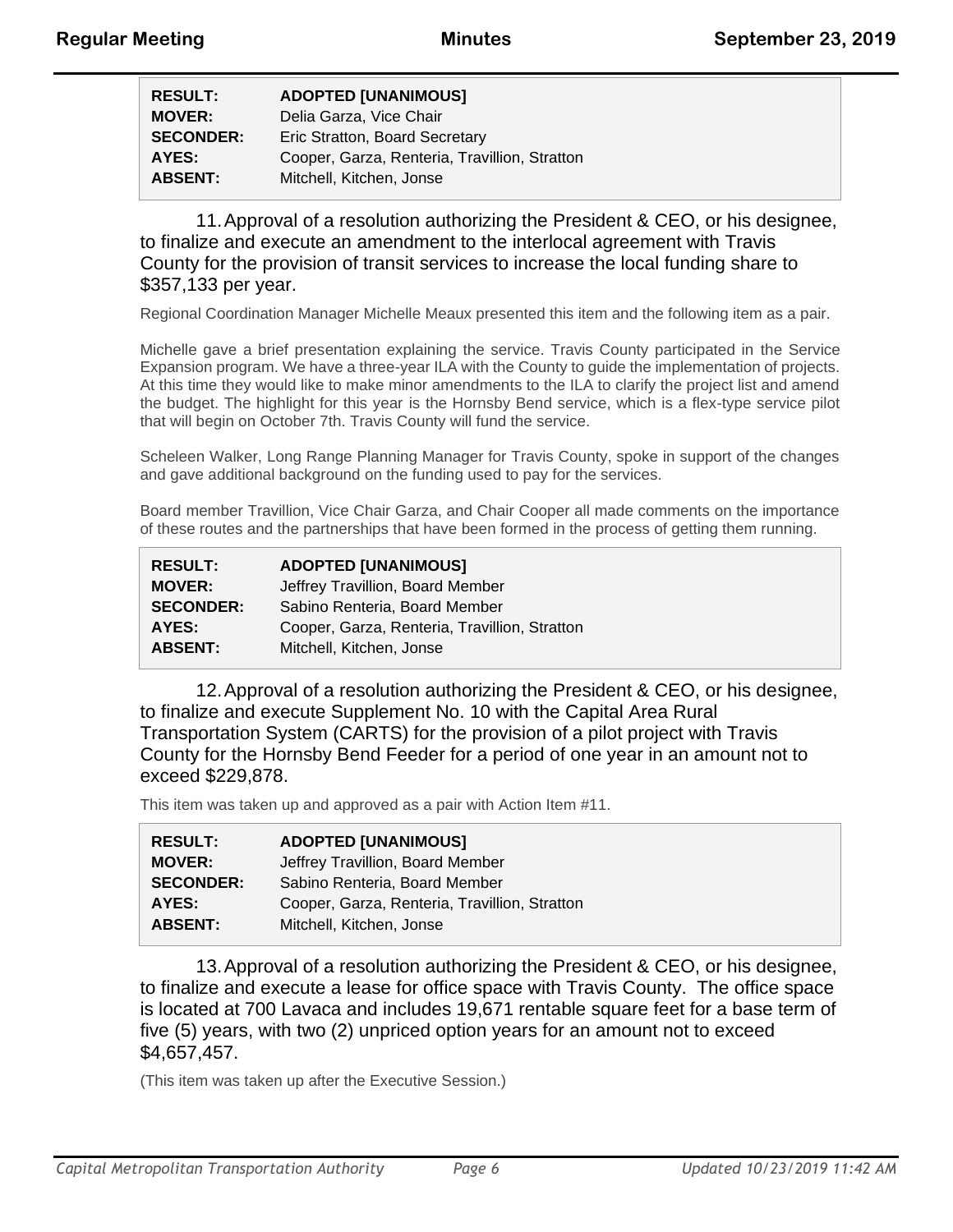Vice President of Real Estate and Asset Management Shanea Davis presented this item.

This new administrative space will allow for greater flexibility and relieve overcrowding at the 2910 East 5th building, allowing the service provider and Capital Metro Operations staff to better work together in that facility.

Chair Cooper commented on the overcrowding at 2910 East 5th, and thanked the County for making this space available.

| <b>RESULT:</b>   | <b>ADOPTED [UNANIMOUS]</b>                    |
|------------------|-----------------------------------------------|
| <b>MOVER:</b>    | Jeffrey Travillion, Board Member              |
| <b>SECONDER:</b> | Eric Stratton, Board Secretary                |
| AYES:            | Cooper, Garza, Renteria, Travillion, Stratton |
| <b>ABSENT:</b>   | Mitchell, Kitchen, Jonse                      |

## **VIII. Executive Session of Chapter 551 of the Texas Government Code:**

Section 551.072 for real property issues - Real Estate - Downtown Office

#### Space

Went into executive session at 1:27 PM. Returned from executive session at 1:51 PM.

### **IX. Presentations:**

#### 1. Project Connect Update

Project Connect Program Officer Dave Couch presented this item.

The Capital Metro Board and Austin City Council will hold a joint worksession on Project Connect at the end of October. Dave presented a timeline and also gave updates on the current status and public outreach for the Orange and Blue Line corridors. He also gave an overview of Green Line stakeholder outreach.

Chair Cooper asked about a recent meeting with the administration at UT and options for service through the campus.

Board member Stratton asked about recent meetings with TxDOT and the current status of service planning along Parmer Lane.

### **X. Reports:**

### 1. President's Report

President Clarke presented his monthly report, which this month included updates on the launch of new Pickup Zones, ridership growth, recent recognitions for both Project Manager Katherine Gonzalez and the Capital Metro IT Department, and an award from the Mayor's Fitness Council as the Healthiest Workplace. He also noted the hiring of Sharmila Mukherjee as the new EVP for Planning, and Dottie Watkins being made the permanent Chief Customer Officer/Chief Operating Officer.

## **XI. Items for Future Discussion:**

## **XII. Adjournment**